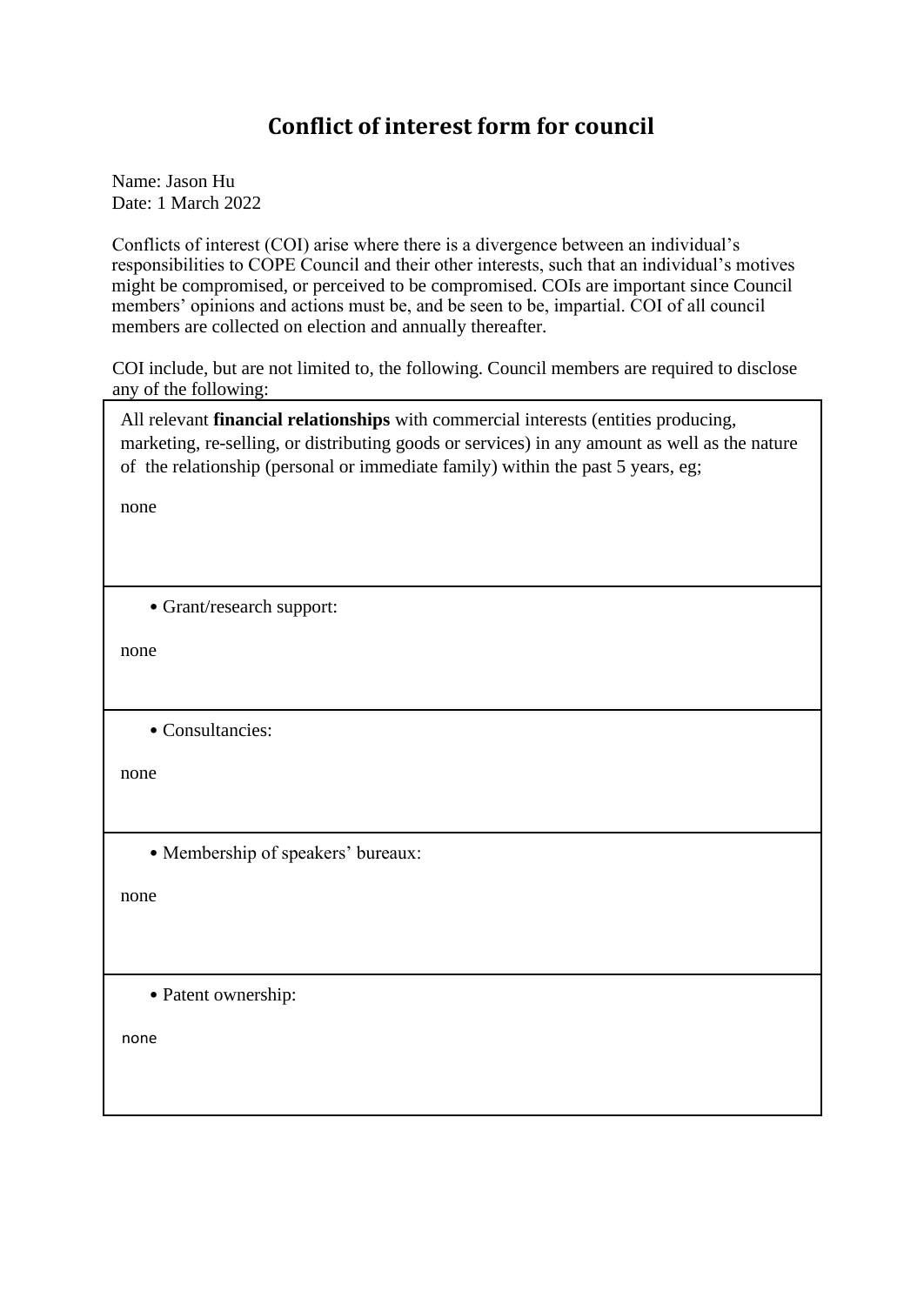• Membership of scientific advisory board:

none

• Membership of board of directors:

none

• Stock shareholding (directly purchased):

US/Nasdaq: Microsoft, Facebook, ARKW, VOO, QQQ,

Hong Kong Stock market: WUXI Bio, Fit Hon Teng

• Other financial support (eg, honoraria, travel grants, gift, royalties) (please

specify): none

Any **non-financial relationships/affiliations** relevant to COPE (please specify): Currently work at Taylor & Francis, which is a member of COPE

**Further information**  Charity Commission